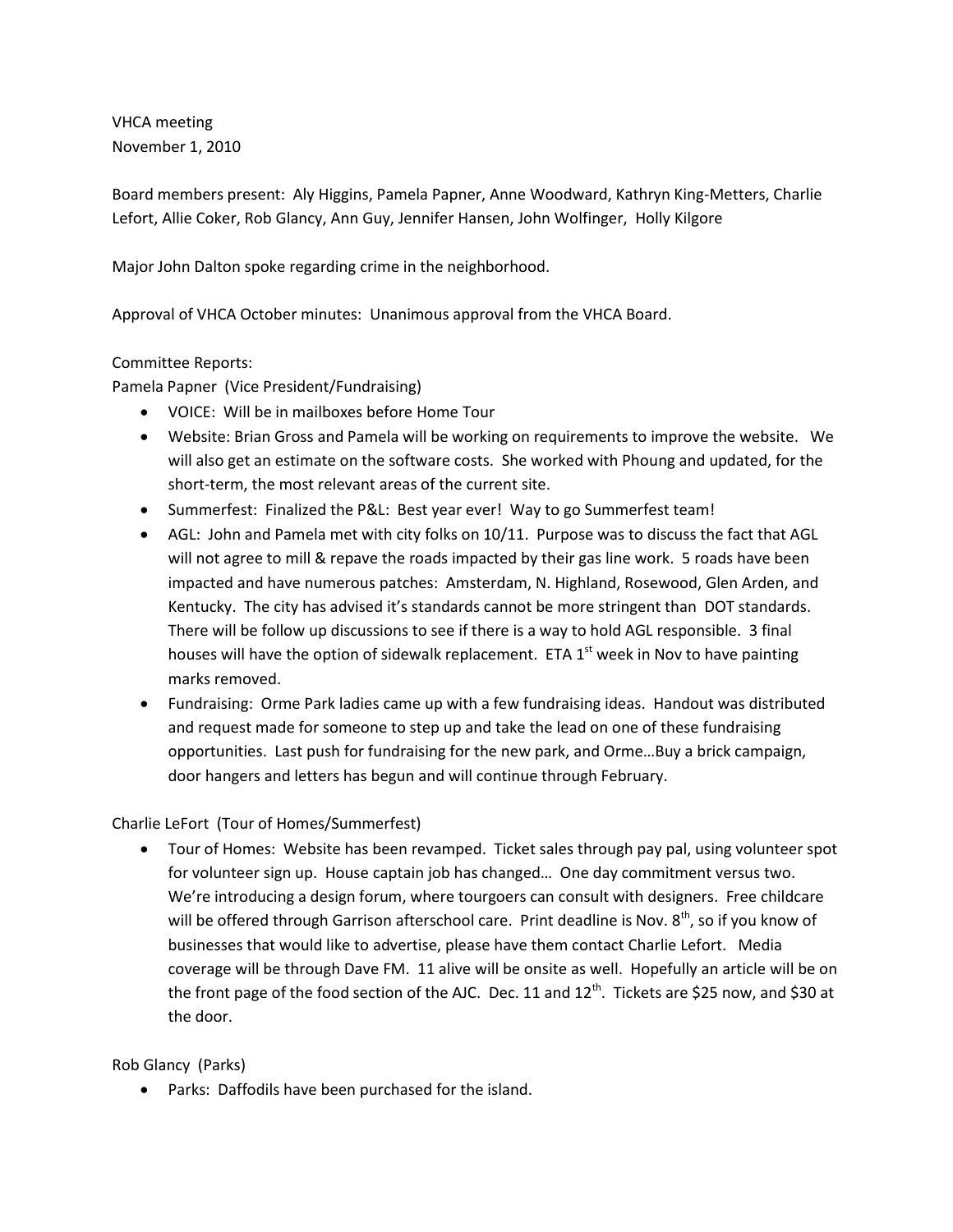Ann Woodward (Membership)

Membership: Join VHCA

# Jennifer Hansen (Treasurer)

• Budget season for 2011 is here. Need feedback from board members as far as budgetary needs. Info requests will go out this week. Need the information back by  $17<sup>th</sup>$  of November.

John Wolfinger (Safety)

- City Hall East meeting: NPU-M meeting held in old fourth ward. Informational meeting. City wants to close the sale before 12/31. Jamestown is the buyer and will have affordable housing units. Costing over \$600k to maintain the building currently. Retail on lower levels, housing will follow. Retail scheduled 2013. Housing to follow.
- Check the VHlist for a free self defense class for women.

Frazier Deworet (Planning)

- $\bullet$  We may need to move our meetings to the 2<sup>nd</sup> Monday of the month, or perhaps have more email votes as we're getting more and more last minute requests.
- Parking study is still underway.

Variance Requests:

900 Drewry Street, V-10-156 (Chris Hamilton, Dovetail craftsman)

Applicant seeks a variance from zoning regulations to (1) reduce the required west yard setback from 7' to 1' and (2) to reduce the required rear yard setback from 15' to 6' with credit for half the width of the alleyway to allow for the construction of a detached residential accessory structure (two-car garage).

Planning committee recommended approval of plans date stamped 9.21.10, contingent upon completion of filing of an executed maintenance easement and letters of support from neighbors. Audience vote: 7-0-3 Board vote: 11-0-0

### • 1123 Virginia Avenue, V-10-161

Applicant seeks a variance from zoning regulations to exceed the maximum allowed lot coverage from 50% to 56% to allow for a deck and screen porch addition to an existing single family dwelling.

Planning committee recommended approval based on amended plans 10.28.10. Audience vote: 2-1-6 Board vote: 8-2-1